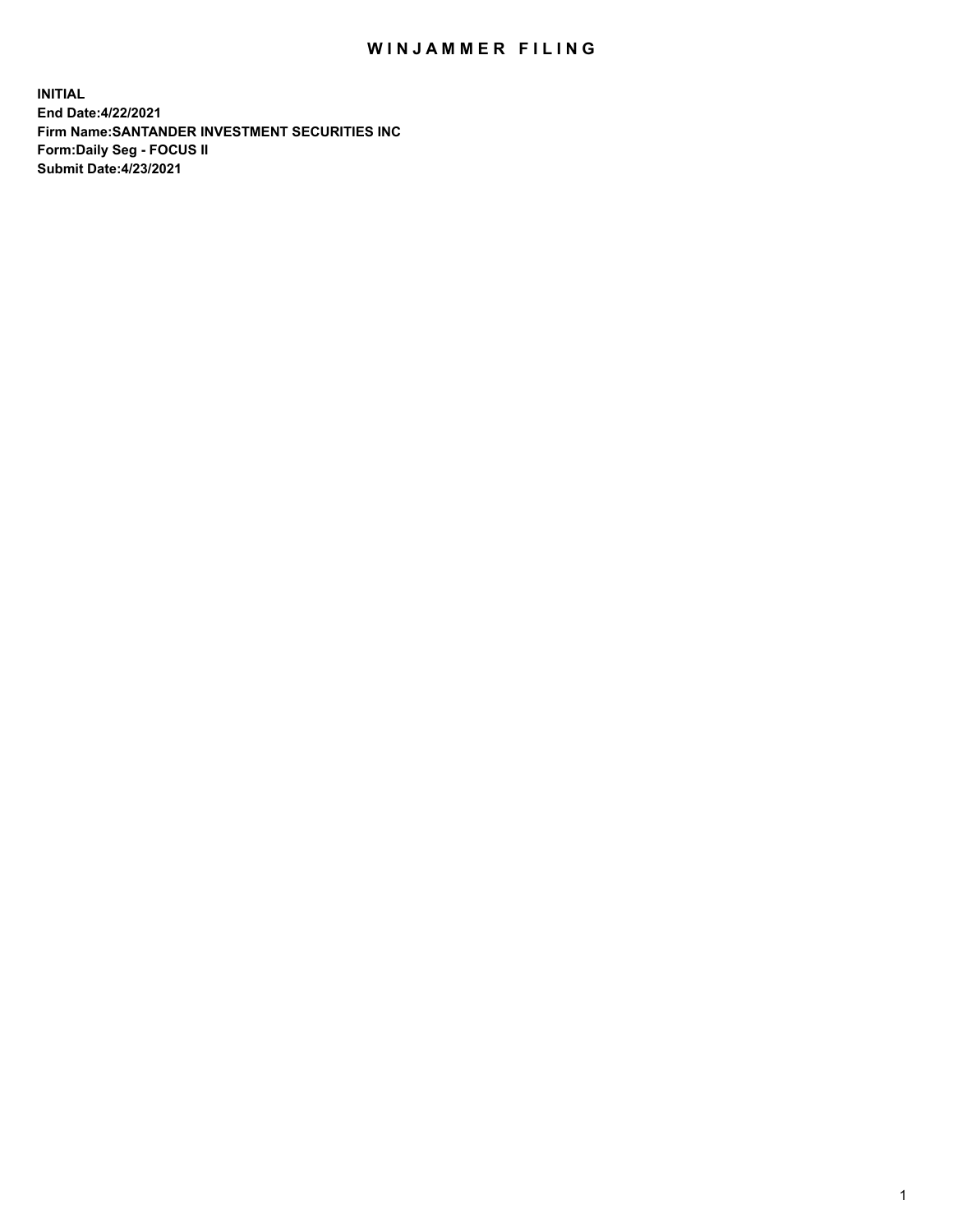**INITIAL End Date:4/22/2021 Firm Name:SANTANDER INVESTMENT SECURITIES INC Form:Daily Seg - FOCUS II Submit Date:4/23/2021 Daily Segregation - Cover Page**

| Name of Company                                                                   | <b>SANTANDER INVESTMENT</b><br><b>SECURITIES INC</b> |
|-----------------------------------------------------------------------------------|------------------------------------------------------|
| <b>Contact Name</b>                                                               | <b>Felix Munoz</b>                                   |
| <b>Contact Phone Number</b>                                                       | (212) 407-4594                                       |
| <b>Contact Email Address</b>                                                      | felix.munoz@santander.us                             |
| FCM's Customer Segregated Funds Residual Interest Target (choose one):            |                                                      |
| a. Minimum dollar amount: ; or                                                    | <u>70,000,000</u>                                    |
| b. Minimum percentage of customer segregated funds required:% ; or                | <u>0</u>                                             |
| c. Dollar amount range between: and; or                                           | 0 <sub>0</sub>                                       |
| d. Percentage range of customer segregated funds required between:% and%.         | 0 <sub>0</sub>                                       |
| FCM's Customer Secured Amount Funds Residual Interest Target (choose one):        |                                                      |
| a. Minimum dollar amount: ; or                                                    | $\frac{0}{0}$                                        |
| b. Minimum percentage of customer secured funds required:%; or                    |                                                      |
| c. Dollar amount range between: and; or                                           | 0 <sub>0</sub>                                       |
| d. Percentage range of customer secured funds required between:% and%.            | 0 <sub>0</sub>                                       |
| FCM's Cleared Swaps Customer Collateral Residual Interest Target (choose one):    |                                                      |
| a. Minimum dollar amount: ; or                                                    | $\overline{\mathbf{0}}$                              |
| b. Minimum percentage of cleared swaps customer collateral required:% ; or        | $\underline{\mathbf{0}}$                             |
| c. Dollar amount range between: and; or                                           | 00                                                   |
| d. Percentage range of cleared swaps customer collateral required between:% and%. | <u>00</u>                                            |

Attach supporting documents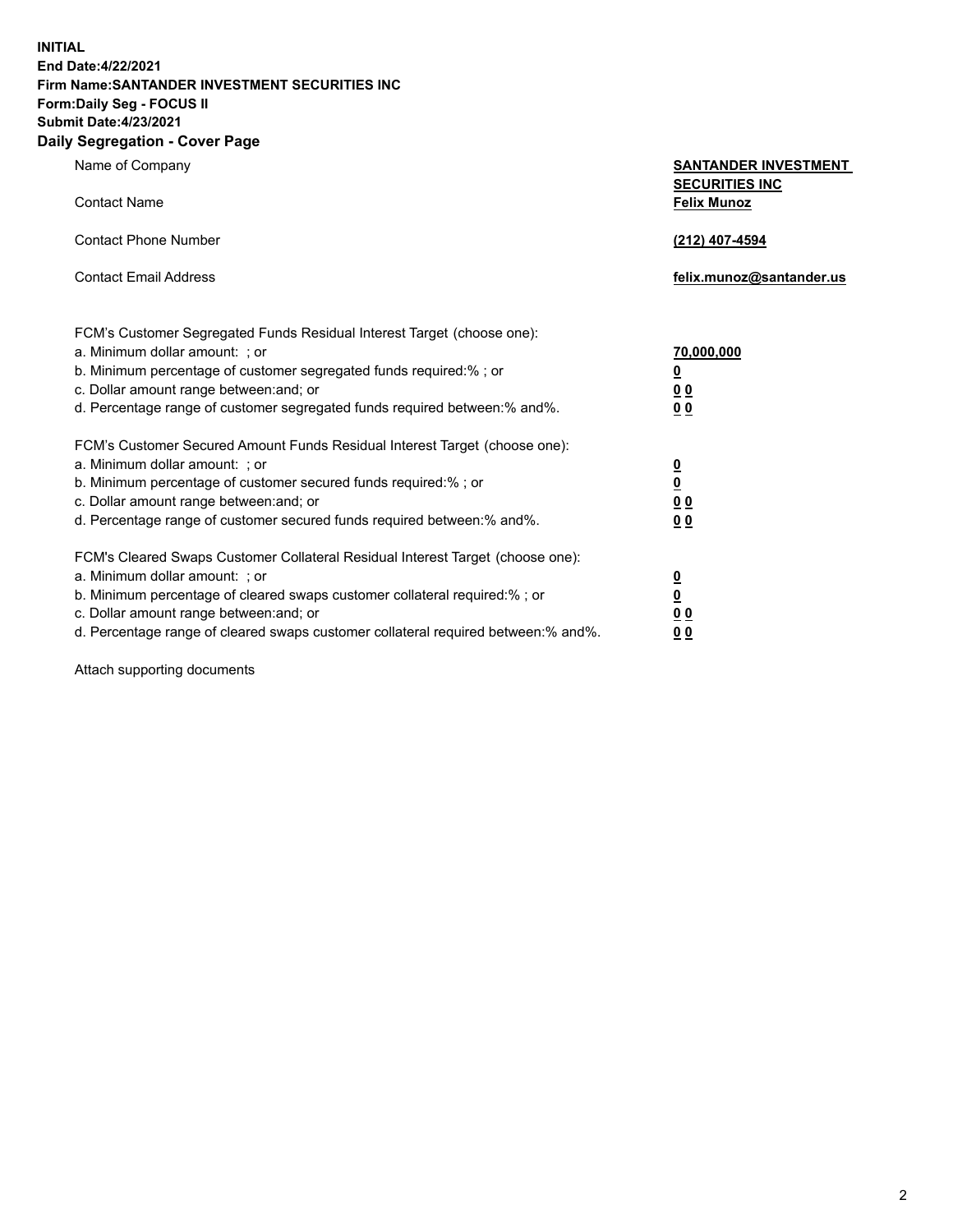## **INITIAL End Date:4/22/2021 Firm Name:SANTANDER INVESTMENT SECURITIES INC Form:Daily Seg - FOCUS II Submit Date:4/23/2021 Daily Segregation - Secured Amounts**

|     | Foreign Futures and Foreign Options Secured Amounts                                         |                   |
|-----|---------------------------------------------------------------------------------------------|-------------------|
|     | Amount required to be set aside pursuant to law, rule or regulation of a foreign            | $0$ [7305]        |
|     | government or a rule of a self-regulatory organization authorized thereunder                |                   |
| 1.  | Net ledger balance - Foreign Futures and Foreign Option Trading - All Customers             |                   |
|     | A. Cash                                                                                     | $0$ [7315]        |
|     | B. Securities (at market)                                                                   | $0$ [7317]        |
| 2.  | Net unrealized profit (loss) in open futures contracts traded on a foreign board of trade   | $0$ [7325]        |
| 3.  | Exchange traded options                                                                     |                   |
|     | a. Market value of open option contracts purchased on a foreign board of trade              | $0$ [7335]        |
|     | b. Market value of open contracts granted (sold) on a foreign board of trade                | $0$ [7337]        |
| 4.  | Net equity (deficit) (add lines 1. 2. and 3.)                                               | $0$ [7345]        |
| 5.  | Account liquidating to a deficit and account with a debit balances - gross amount           | $0$ [7351]        |
|     | Less: amount offset by customer owned securities                                            | 0 [7352] 0 [7354] |
| 6.  | Amount required to be set aside as the secured amount - Net Liquidating Equity              | $0$ [7355]        |
|     | Method (add lines 4 and 5)                                                                  |                   |
| 7.  | Greater of amount required to be set aside pursuant to foreign jurisdiction (above) or line | $0$ [7360]        |
|     | 6.                                                                                          |                   |
|     | FUNDS DEPOSITED IN SEPARATE REGULATION 30.7 ACCOUNTS                                        |                   |
| 1.  | Cash in banks                                                                               |                   |
|     | A. Banks located in the United States                                                       | $0$ [7500]        |
|     | B. Other banks qualified under Regulation 30.7                                              | 0 [7520] 0 [7530] |
| 2.  | <b>Securities</b>                                                                           |                   |
|     | A. In safekeeping with banks located in the United States                                   | $0$ [7540]        |
|     | B. In safekeeping with other banks qualified under Regulation 30.7                          | 0 [7560] 0 [7570] |
| 3.  | Equities with registered futures commission merchants                                       |                   |
|     | A. Cash                                                                                     | $0$ [7580]        |
|     | <b>B.</b> Securities                                                                        | $0$ [7590]        |
|     | C. Unrealized gain (loss) on open futures contracts                                         | $0$ [7600]        |
|     | D. Value of long option contracts                                                           | $0$ [7610]        |
|     | E. Value of short option contracts                                                          | 0 [7615] 0 [7620] |
| 4.  | Amounts held by clearing organizations of foreign boards of trade                           |                   |
|     | A. Cash                                                                                     | $0$ [7640]        |
|     | <b>B.</b> Securities                                                                        | $0$ [7650]        |
|     | C. Amount due to (from) clearing organization - daily variation                             | $0$ [7660]        |
|     | D. Value of long option contracts                                                           | $0$ [7670]        |
|     | E. Value of short option contracts                                                          | 0 [7675] 0 [7680] |
| 5.  | Amounts held by members of foreign boards of trade                                          |                   |
|     | A. Cash                                                                                     | $0$ [7700]        |
|     | <b>B.</b> Securities                                                                        | $0$ [7710]        |
|     | C. Unrealized gain (loss) on open futures contracts                                         | $0$ [7720]        |
|     | D. Value of long option contracts                                                           | $0$ [7730]        |
|     | E. Value of short option contracts                                                          | 0 [7735] 0 [7740] |
| 6.  | Amounts with other depositories designated by a foreign board of trade                      | $0$ [7760]        |
| 7.  | Segregated funds on hand                                                                    | $0$ [7765]        |
| 8.  | Total funds in separate section 30.7 accounts                                               | $0$ [7770]        |
| 9.  | Excess (deficiency) Set Aside for Secured Amount (subtract line 7 Secured Statement         | $0$ [7380]        |
|     | Page 1 from Line 8)                                                                         |                   |
| 10. | Management Target Amount for Excess funds in separate section 30.7 accounts                 | $0$ [7780]        |
| 11. | Excess (deficiency) funds in separate 30.7 accounts over (under) Management Target          | $0$ [7785]        |
|     |                                                                                             |                   |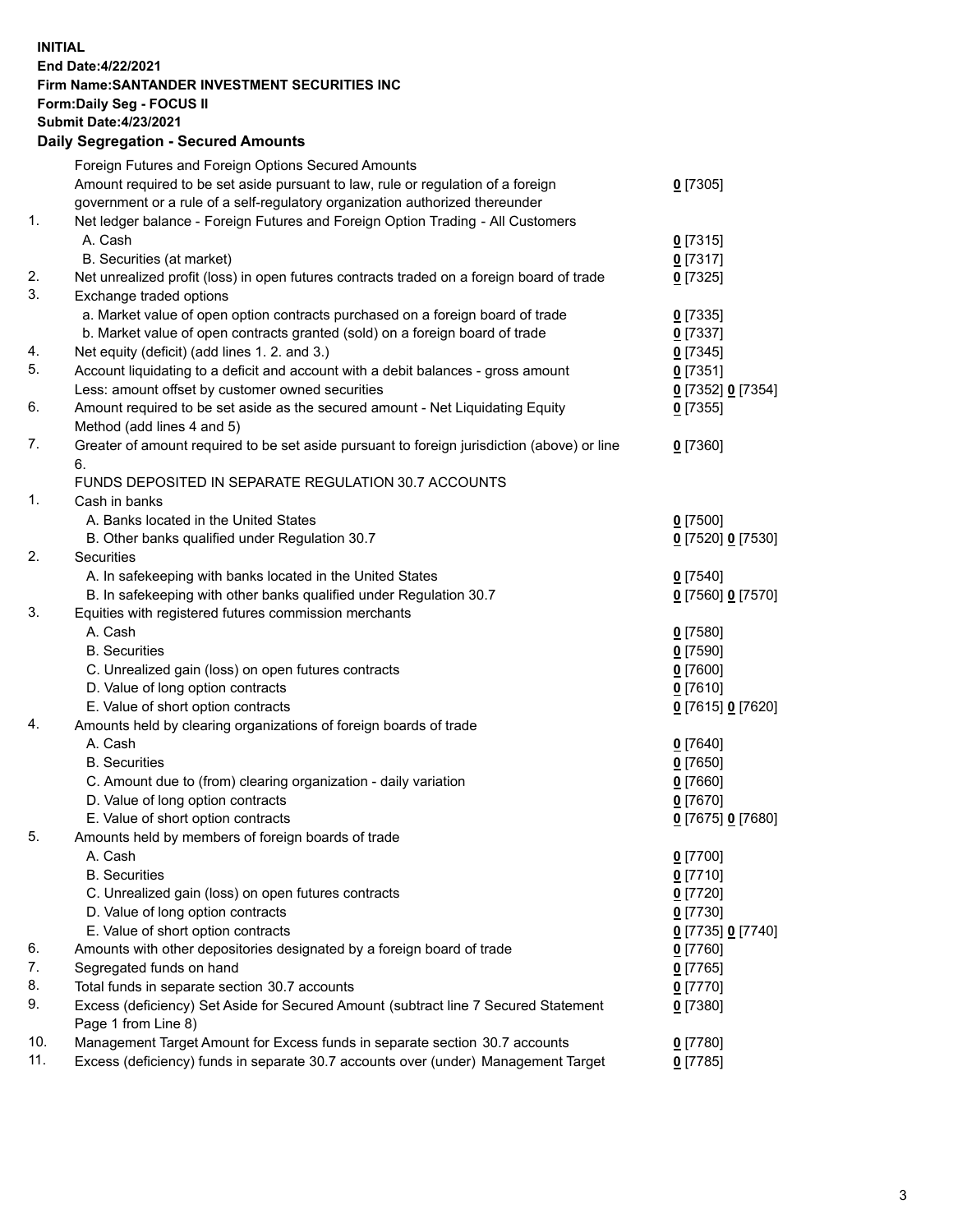| <b>INITIAL</b> |                                                                                                                                                               |                            |
|----------------|---------------------------------------------------------------------------------------------------------------------------------------------------------------|----------------------------|
|                | End Date: 4/22/2021                                                                                                                                           |                            |
|                | <b>Firm Name: SANTANDER INVESTMENT SECURITIES INC</b>                                                                                                         |                            |
|                | Form: Daily Seg - FOCUS II                                                                                                                                    |                            |
|                | <b>Submit Date:4/23/2021</b>                                                                                                                                  |                            |
|                | Daily Segregation - Segregation Statement                                                                                                                     |                            |
|                | SEGREGATION REQUIREMENTS(Section 4d(2) of the CEAct)                                                                                                          |                            |
| 1.             | Net ledger balance                                                                                                                                            |                            |
|                | A. Cash                                                                                                                                                       | 1,275,987,964 [7010]       |
|                | B. Securities (at market)                                                                                                                                     | $0$ [7020]                 |
| 2.             | Net unrealized profit (loss) in open futures contracts traded on a contract market                                                                            | 499,872,086 [7030]         |
| 3.             | Exchange traded options                                                                                                                                       |                            |
|                | A. Add market value of open option contracts purchased on a contract market                                                                                   | 50,336,014 [7032]          |
|                | B. Deduct market value of open option contracts granted (sold) on a contract market                                                                           | 43,293,668 [7033]          |
| 4.             | Net equity (deficit) (add lines 1, 2 and 3)                                                                                                                   | 1,782,902,396 [7040]       |
| 5.             | Accounts liquidating to a deficit and accounts with                                                                                                           |                            |
|                | debit balances - gross amount                                                                                                                                 | $0$ [7045]                 |
|                | Less: amount offset by customer securities                                                                                                                    | 0 [7047] 0 [7050]          |
| 6.             | Amount required to be segregated (add lines 4 and 5)                                                                                                          | 1,782,902,396 [7060]       |
|                | FUNDS IN SEGREGATED ACCOUNTS                                                                                                                                  |                            |
| 7.             | Deposited in segregated funds bank accounts                                                                                                                   |                            |
|                | A. Cash                                                                                                                                                       | 300,278,395 [7070]         |
|                | B. Securities representing investments of customers' funds (at market)                                                                                        | $0$ [7080]                 |
|                | C. Securities held for particular customers or option customers in lieu of cash (at                                                                           | $0$ [7090]                 |
|                | market)                                                                                                                                                       |                            |
| 8.             | Margins on deposit with derivatives clearing organizations of contract markets                                                                                |                            |
|                | A. Cash                                                                                                                                                       | 1,657,744,307 [7100]       |
|                | B. Securities representing investments of customers' funds (at market)<br>C. Securities held for particular customers or option customers in lieu of cash (at | $0$ [7110]                 |
|                | market)                                                                                                                                                       | $0$ [7120]                 |
| 9.             | Net settlement from (to) derivatives clearing organizations of contract markets                                                                               | <u>-109,704,284</u> [7130] |
| 10.            | Exchange traded options                                                                                                                                       |                            |
|                | A. Value of open long option contracts                                                                                                                        | 50,336,014 [7132]          |
|                | B. Value of open short option contracts                                                                                                                       | 43,293,668 [7133]          |
| 11.            | Net equities with other FCMs                                                                                                                                  |                            |
|                | A. Net liquidating equity                                                                                                                                     | $0$ [7140]                 |
|                | B. Securities representing investments of customers' funds (at market)                                                                                        | $0$ [7160]                 |
|                | C. Securities held for particular customers or option customers in lieu of cash (at                                                                           | $0$ [7170]                 |
|                | market)                                                                                                                                                       |                            |
| 12.            | Segregated funds on hand                                                                                                                                      | $0$ [7150]                 |
| 13.            | Total amount in segregation (add lines 7 through 12)                                                                                                          | 1,855,360,764 [7180]       |
| 14.            | Excess (deficiency) funds in segregation (subtract line 6 from line 13)                                                                                       | 72,458,368 [7190]          |
| 15.            | Management Target Amount for Excess funds in segregation                                                                                                      | 70,000,000 [7194]          |
| 16.            | Excess (deficiency) funds in segregation over (under) Management Target Amount                                                                                | 2,458,368 [7198]           |
|                | <b>Excess</b>                                                                                                                                                 |                            |